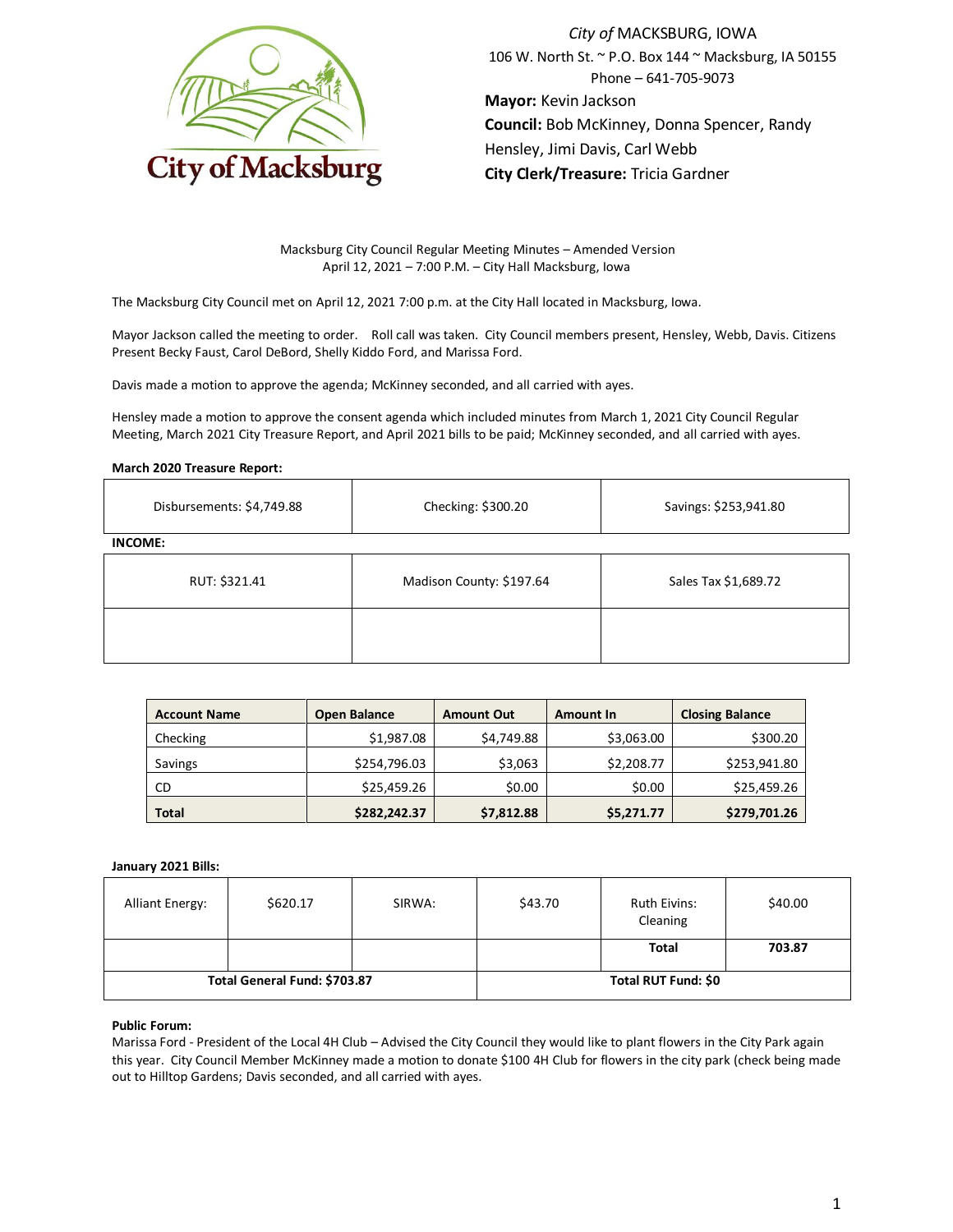## **City Council Board Communication:**

City Council Member McKinney made a motion for City Council meeting to start at 6pm instead of 7pm; Hensley seconded and all carried with ayes.

City Council talked about it was time to get the speed limit sign out again.

City Council talked about zoning in Macksburg and if a new building is to be build citizens will need to talk to Madison County and get a permit from the County.

# **Old Business:**

City Council Hensley made a motion to set the Budget Hearing for April 19th at 6pm; McKinney seconded, and all carried with ayes.

Ralph Breakenridge will continue to mow the City Park in 2021. Ruth Eivins will continue to clean the City Hall in 2021.

City Clerk Gardner Submitted a grant to Great Madison County.

City Council Member McKinney made a motion to start a can collection bin in front of City Hall for the 4H Kids; Webb seconded, and all carried with ayes.

# **New Business:**

Nuisance Complaints – Received about junk and unregistered vehicles. Council Member Davis made a motion to send a letter to homeowner to clean up junk and register vehicles; Webb seconded, and all carried with ayes.

City Council Member Hensley made a motion to purchase two exit signs and 3 Co2 detectors/smoke detectors for City Hall; McKinney seconded, and all carried with ayes.

City Council Member Davis made a motion to hold a City Council Appointment on April 19th at 6:15 pm; seconded by Hensley and all carried with ayes.

City Council member McKinney made a motion to contact Henningson and Blacktop to come and talk to the Mayor about getting some street work done in front of City Hall; seconded by Davis and all carried with ayes.

City Council talked about contacting Travis Witt to see if it is possible to shape down the ditches along the highway so that homeowners would be able to mow the ditches.

City Council Davis made a motion to contact Travis Witt about taking a look at three spots where culverts are needed or need repair. Mayor Jackson will contact Travis Witt; seconded by Webb and all carried with ayes.

City Council talked about getting some rock put down on N West Street. Council Davis or Mayor Jackson will stop and talk to county maintainer about scraping down before rock is added.

City Council Hensley made a motion to allow the Community Efforts of Macksburg to hold the annual Skillet Throw in the City Park; Webb seconded, and all carried with ayes.

City Council Member McKinney made a motion for Huddleston Tree to remove three tresses from the City Park for \$2100; seconded by Webb and all carried with ayes.

City Council Member Webb made a motion to for City Council to pay for Commodes for Skillet Throw; Hensley seconded, and all carried with ayes.

City Council Member Davis made a motion to hold City Wide Clean up April 19-21<sup>st</sup>. Dumpster is for Citizen's of Macksburg only; Hensley seconded, and all carried with ayes.

City Council Member Davis asked City Clerk Gardner to find out where the Windmill money is coming form and if we need to be doing something specific with it.